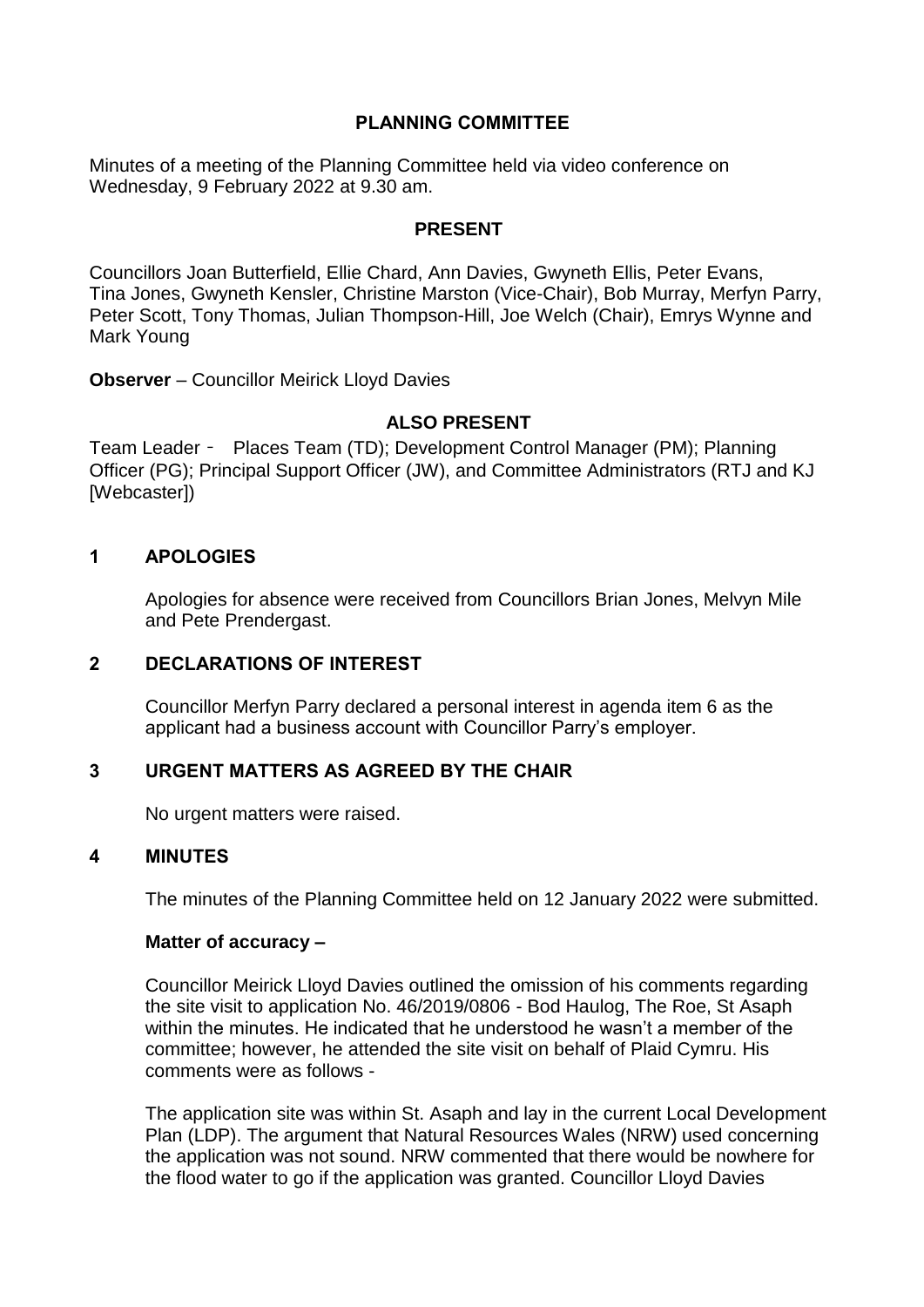believed these comments to be untrue, as was highlighted by the public speaker for the item (Gwyn Davies). If the committee used NRW's argument, there could be no developments on any land near possible flooding within St. Asaph. Councillor Meirick Lloyd Davies highlighted how NRW had not responded to the applicant's report on the site. The matters raised by NRW were written as if the flood defences were to fail, Councillor Lloyd Davies urged the committee to support the applicant with any conditions the committee saw fit.

*RESOLVED that the minutes of the meeting held on 12 January 2022 be approved as a correct record.*

Applications received requiring determination by the Committee were submitted together with associated documentation. Reference was also made to late supplementary information (blue sheets) received since the publication of the agenda, which contained additional information relating to those applications. In order to accommodate public speaking requests, it was agreed to vary the agenda order of applications accordingly.

# **5 APPLICATION NO. 02/2021/1179 - LAND AT (PART GARDEN OF) LLYS GWYN, BRYN GOODMAN, RUTHIN**

An application was submitted for the Erection of 2 no. detached dwellings and associated works at land at (part garden of) Llys Gwyn, Bryn Goodman, Ruthin

**Proposal –** Councillor Emrys Wynne proposed the application be deferred to allow a site visit, as it could not be organised due to the short notice of the application being presented to the committee, seconded by Councillor Gwyneth Ellis.

### **VOTE:**

FOR – 14 AGAINST – 0 ABSTAIN – 1

*RESOLVED that the application submitted for the Erection of 2 no. detached dwellings and associated works at land at (part garden of) Llys Gwyn, Bryn Goodman, Ruthin be deferred to a future meeting for the reasons set out by Councillor Emrys Wynne above.*

## **6 APPLICATION NO. 18/2021/0533 - GLAN Y WERN FARM, WHITCHURCH ROAD, LLANDYRNOG, DENBIGH**

An application was submitted for the erection of 2 agricultural buildings for the housing of livestock. Installation of feed silo and underground effluent tank. Formation of hardstanding and surface water attenuation pond, landscaping and associated works at Glan Y Wern Farm, Whitchurch Road, Llandyrnog Denbigh.

### **Public Speaker –**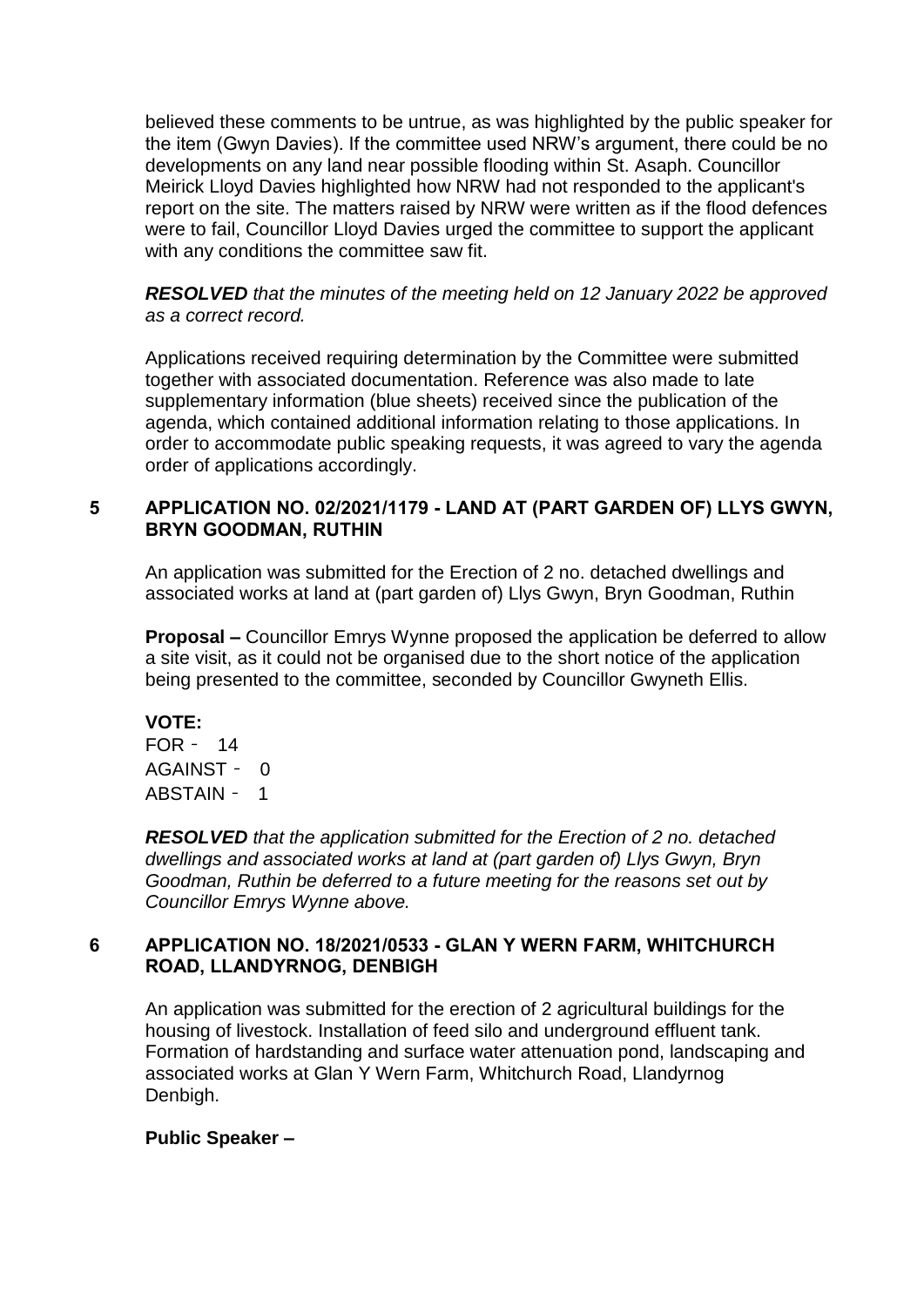David Haston (For) – thanked the committee for being allowed to speak. The proposed development would be for two modest agricultural buildings to house livestock. The feeding and bedding for the livestock would be an environmentally friendly option. The buildings had been designed specifically to meet the welfare of the livestock with good ventilation and above standard space requirements.

The public speaker stated that the development would occur at an existing farmstead rather than a remote location. Objectors had raised matters relevant to the application; however, they had been addressed to the satisfaction of consultees and the case officer.

Mr. Haston noted the proposed development was not large-scale, it constituted a small/minor development, and this was not an intensive agricultural development. The existing hedgerow would mitigate any visual impact, and the ammonia impact was deemed acceptable by Natural Resources Wales. The heritage officer had no objection to the development. NRW was content with the manure storage and would meet the water resources management; there would be no impact on the area's ecology.

## **General Debate –**

Councillor Merfyn Parry (local member) had no concerns with the application presented; the concerns that the residents had raised had been addressed through the planning procedure. Councillor Parry also indicated that there was ample distance from the proposed development and pre-existing sites.

**Proposal** – Councillor Merfyn Parry proposed the application be granted in accordance with officer recommendations, seconded by Councillor Mark Young.

Members queried with officers the public protection's officer's comments within the report and whether the County Ecologist was content with the proposal. Responding officers clarified that the comments from the Public Protection officer were not formal; however, they were satisfied with the proposal. Regarding the County Ecologist, they had no concerns with the development and the ammonia impact due to the scale of the proposed development.

#### **VOTE –**  $FOR - 15$ AGAINST – 0 ABSTAIN – 0

*RESOLVED that permission be GRANTED in accordance with officer recommendations detailed within their report.*

## **7 APPLICATION NO. 41/2021/1199 - BRYN FFYNNON, BODFARI, DENBIGH**

An application was submitted for the Erection of a garden implement store (retrospective application) Bryn Ffynnon, Bodfari, Denbigh.

### **Public Speaker –**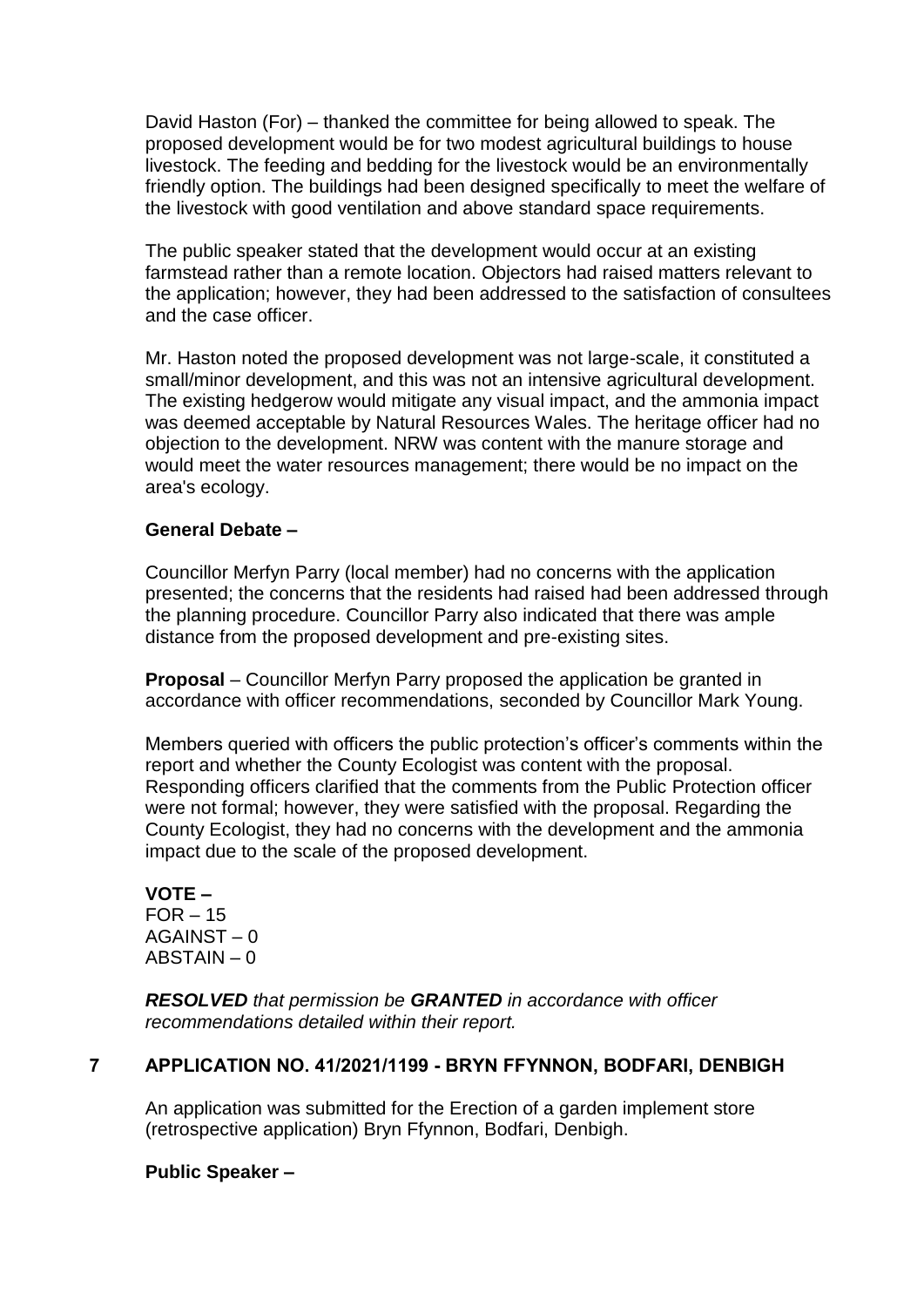Peter Lloyd (For) – thanked the chair for the opportunity to speak; Bryn Ffynnon was built replacing a pre-existing dwelling under planning permission which was granted in 2014. The approval did not constrain or remove permitted developments for the dwelling or any detached curtilage buildings.

Mr. Lloyd stated that the garden store was erected on the understanding it was class E permitted development for garden implements and a ride-on lawnmower. Upon realizing that it would need planning permission due to the site being within the AONB, the application was brought to the planning committee. In the course of the application, the applicant had agreed to additional landscaping. The public speaker felt that the development was minor, was appropriate in size and designs, and supported the officers' recommendations.

## **General Debate –**

Councillor Christine Marston (local member) informed the committee that the development was elevated and seemed more prominent. The matter was being discussed due to concerns raised by the enforcement officers. Councillor Marston queried with officers how the committee could have an assurance that the applicant would carry out the planting scheme and whether conditions could be included to mitigate any light pollution at the site.

Responding officers clarified they could not enforce any conditions with lighting on any pre-existing properties; however, they would liaise with the applicant on the lighting on the store. The enforcement team would look at the planting scheme to ensure the applicant carried it out.

**Proposal** – Councillor Christine Marston proposed the application be granted in accordance with officer recommendations, seconded by Councillor Peter Scott.

Members queried whether any methods could be carried out to ensure that the landscaping at the site would be of a suitable standard. Officers responded by informing the committee that the enforcement team would look at the site to maintain the standards required.

**VOTE –**  $FOR - 15$ AGAINST – 0 ABSTAIN – 0

*RESOLVED that permission be GRANTED in accordance with officer recommendations as detailed in the report.*

### **8 APPLICATION NO. 23/2021/0927 - LAND ADJACENT TO DOLWAR, LLANRHAEADR, DENBIGH**

An application was submitted with details of appearance, landscaping, and scale of 33 no. dwellings submitted in accordance with condition no. 1 of outline planning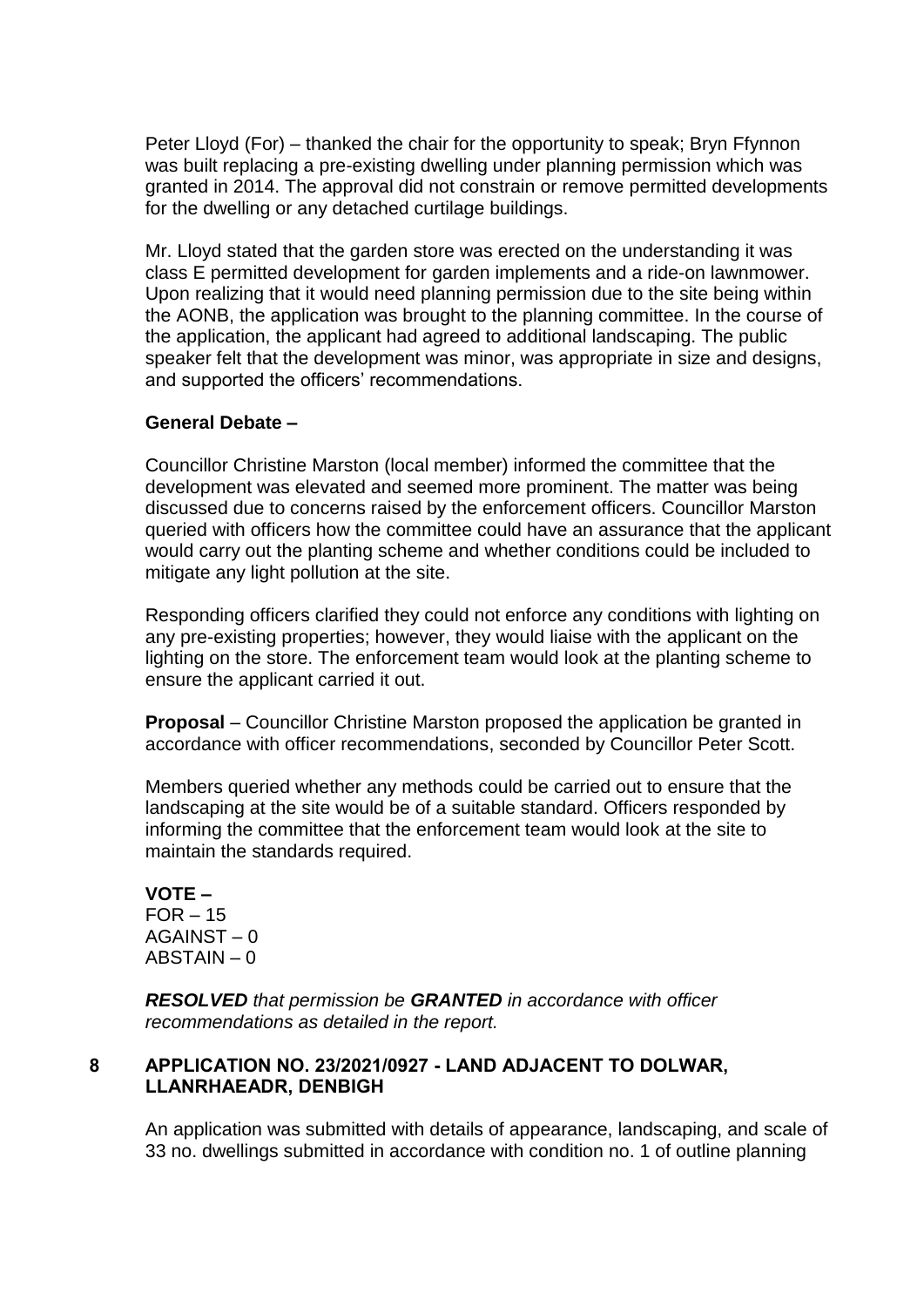permission code no. 23/2016/0557 (reserved matters application) at land adjacent to Dolwar, Llanrhaeadr, Denbigh.

### **General Debate –**

Councillor Joe Welch (local member) highlighted some areas within the report for officers; firstly, Councillor Welch raised whether the planning officers had contacted the County Ecologist regarding the proposed tree planting. Secondly, Councillor Welch queried any additional information regarding the sewerage.

Officers responded, clarifying that any matters concerning sewerage would be dealt with by Welsh Water rather than the planning authority. Regarding the tree planting, the County Ecologist was happy with the variety of trees presented within the plans.

The committee queried whether any consideration had been given to active travel with the site, and the nearby school, as although the location was close to the school, some busy roads would still need to be crossed. Planning officers stated that members could discuss any matter relating to active travel with the relevant officer.

Members highlighted disappointment regarding the plan and the affordable housing and how the houses would be grouped rather than scattered across the proposed application. Planning policy RD1 was outlined as the proposed development would impact pre-existing dwellings in the area. In response, officers clarified that the application was a reserved matter, and the land was already agreed to be used within the current LDP, hence planning policy was not being ignored.

Officers informed the committee on reserved planning applications, as members queried what the term meant. The reserved matters were aspects of a proposed development which an applicant could choose not to submit details of with an outline planning application; they could be 'reserved' for later determination.

Proposed – Councillor Merfyn Parry proposed the application be granted in accordance with officer recommendations, seconded by Councillor Christine Marston.

**VOTE –**  $FOR - 14$ AGAINST – 1 ABSTAIN – 0

*RESOLVED that permission be GRANTED in accordance with officer recommendations detailed within their report.*

# **ADDITIONAL ITEM - AWEL Y MOR OFFSHORE WINDFARM - UPDATED PLANS CONSULTATION**

Officers informed the committee of an additional late item included on the blue sheets. They stated that Members might recall that the Council were invited to comment on the Awel y Mor offshore windfarm pre-application consultation in Autumn 2021, and the